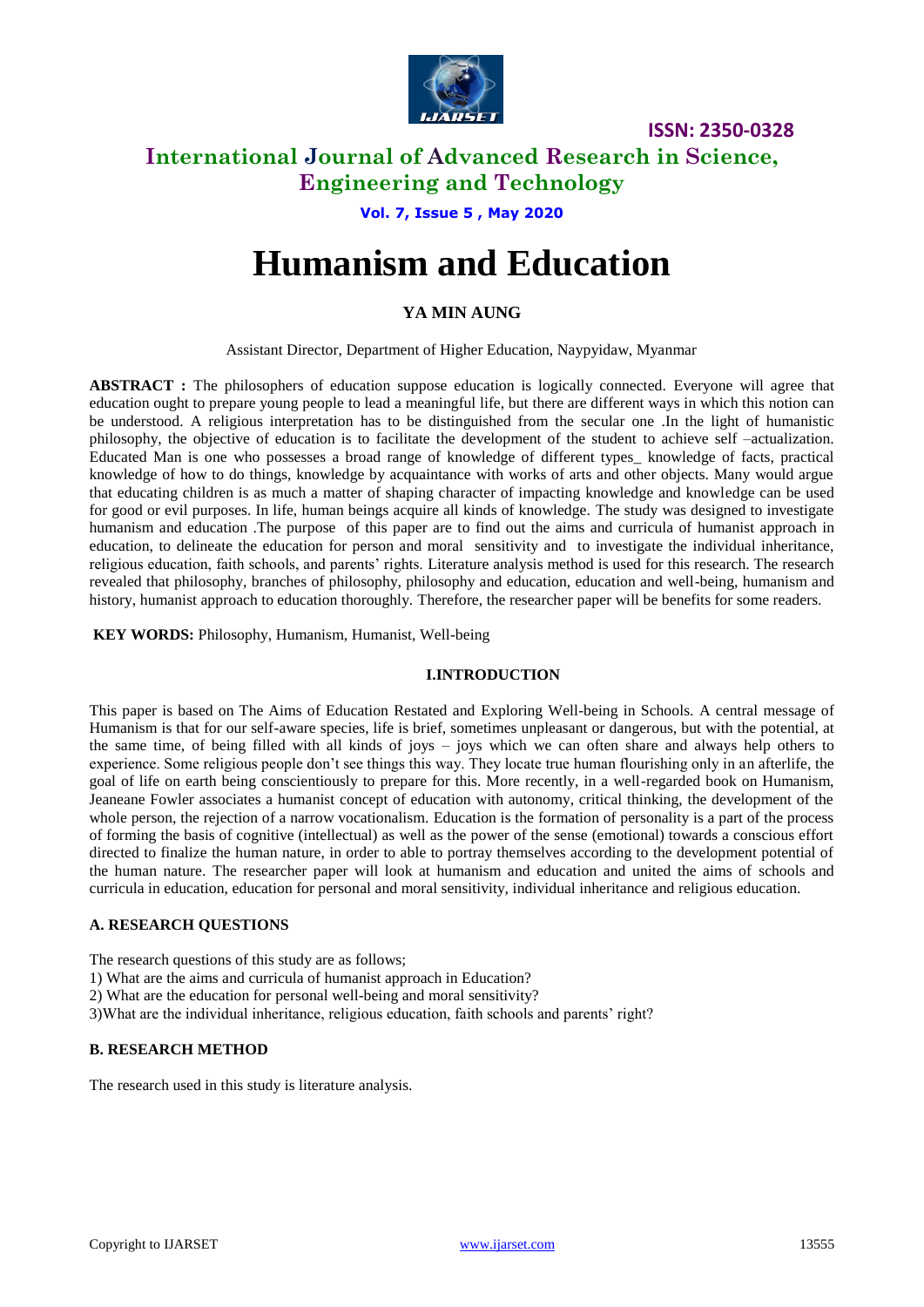

# **International Journal of Advanced Research in Science, Engineering and Technology**

#### **Vol. 7, Issue 5 , May 2020**

#### **II. REVIEW OF THE RELATED LITERATURE**

Theories about how the universe came to be or what causes events in the universe are crucial if scholars are to interpret the physical science properly. Knowing metaphysics and being able to think metaphysically helps teachers when considering questions of ultimate meaning. A teacher's classroom approach will be linked to the teacher's metaphysical beliefs**.**

#### **A. What is Philosophy?**

Philosophy is universally recognized discipline and its history is as old as man's. But, today, there is a widespread in difference in toward philosophy and people often declare it to be a useless subject. Love of truth and wisdom was considered as the highest virtue. Wiseman were honored everywhere. But, today the situation is different. The term Philosophy literally means love of wisdom. Plato defined as philosopher as are whose attention is fixed on reality rather than an appearance. A philosopher is interested in grasping the essential nature of things. Philosophy is basically an attitude and an activity of the humankind. There is no sense in philosophy unless it affects our attitude to life and its problem. Philosophy refers to ways of living and thinking. Everyman has a philosophy. A wise man has a clear understanding of the distinction between reality and its appearance. Man is not like other animals. He is a rational being and lives in the organized lives of the society. Philosophy was conceived as was total of all knowledge. Knowledge without wisdom may prove unless or even harmful to mankind. The history of philosophy shows that the philosopher has discussed a great variety of questions. Philosophers have not only expressed their opinion but they have also tried to prove their point of view. The Greek philosophers thought to consciousness three problems by questions. These questions take us to different branches of philosophy.

Philosophy is all learning exclusive of technical percepts and technical art, the science and liberal arts exclusive of medicine, law, and theology, discipline comprising as its core logic, aesthetics, ethics, metaphysics, and epistemology and ethics. Philosophy is also pursuit of wisdom and a search for a general understanding of values and reality by chiefly speculative rather than observational means. Philosophy is also an analysis of the grounds of and concepts expressing fundamental beliefs.At its simplest, philosophy (from the Greek phílosophía or phílosophía, meaning 'the love of wisdom') is the study of knowledge, or "thinking about thinking", although the breadth of what it covers is perhaps best illustrated by a selection of other alternative definitions:investigation of the nature, causes, or principles of reality, knowledge, or values, based on logical reasoning rather than empirical methods (American Heritage Dictionary),the study of the ultimate nature of existence, reality, knowledge and goodness, as discoverable by human reasoning ,the rational investigation of questions about existence and knowledge and ethics ,the search for knowledge and truth, especially about the nature of man and his behavior and beliefs (Kernerman English Multilingual Dictionary),the rational and critical inquiry into basic principles (Microsoft Encarta Encyclopedia),the study of the most general and abstract features of the world and categories with which we think: mind, matter, reason, proof, truth, etc. (Oxford Dictionary of Philosophy).

#### **B. Branches of Philosophy**

Epistemology is a branch of philosophy that examines the nature, origin and limits of human knowledge. It is fundamental not only to philosophy but also to education whose main business is the transmission and impartation of knowledge. Knowledge is generally linked to intellectual development, acquisition of human skills and to a large extent, the development of appropriate value system. The mission of epistemology, the theory of knowledge, is to clarify what the conception of knowledge involves, how it is applied, and to explain why it has the features it does. Epistemology is an area of philosophy that deals with questions about how and what we know. What Knowledge is true and how does knowledge take place? The epistemologist attempts to discover what is involved in the process of knowing. Because epistemological questions deal with the essence of knowledge, they are central to education. Teachers must be able to assess what is knowledge to determine whether a practical piece of information should be included in the curriculum. How people learn is of paramount importance to teachers because their beliefs influence their classrooms methods.

The other branch of Philosophy is Axiology that deals with the nature of values. It includes questions such as "What is good?'' and "What is value?''. The study of value is divided into ethics (moral values and conduct) aesthetics (values in the realm of beauty and art).Ethic is the inquiry into the nature and the concept of morality and the study of the principle of living well and doing well as a human being. Aesthetics is the inquiry into feelings, judgment or standard concerning the nature of beauty. Both ethics and aesthetics are important issues in education.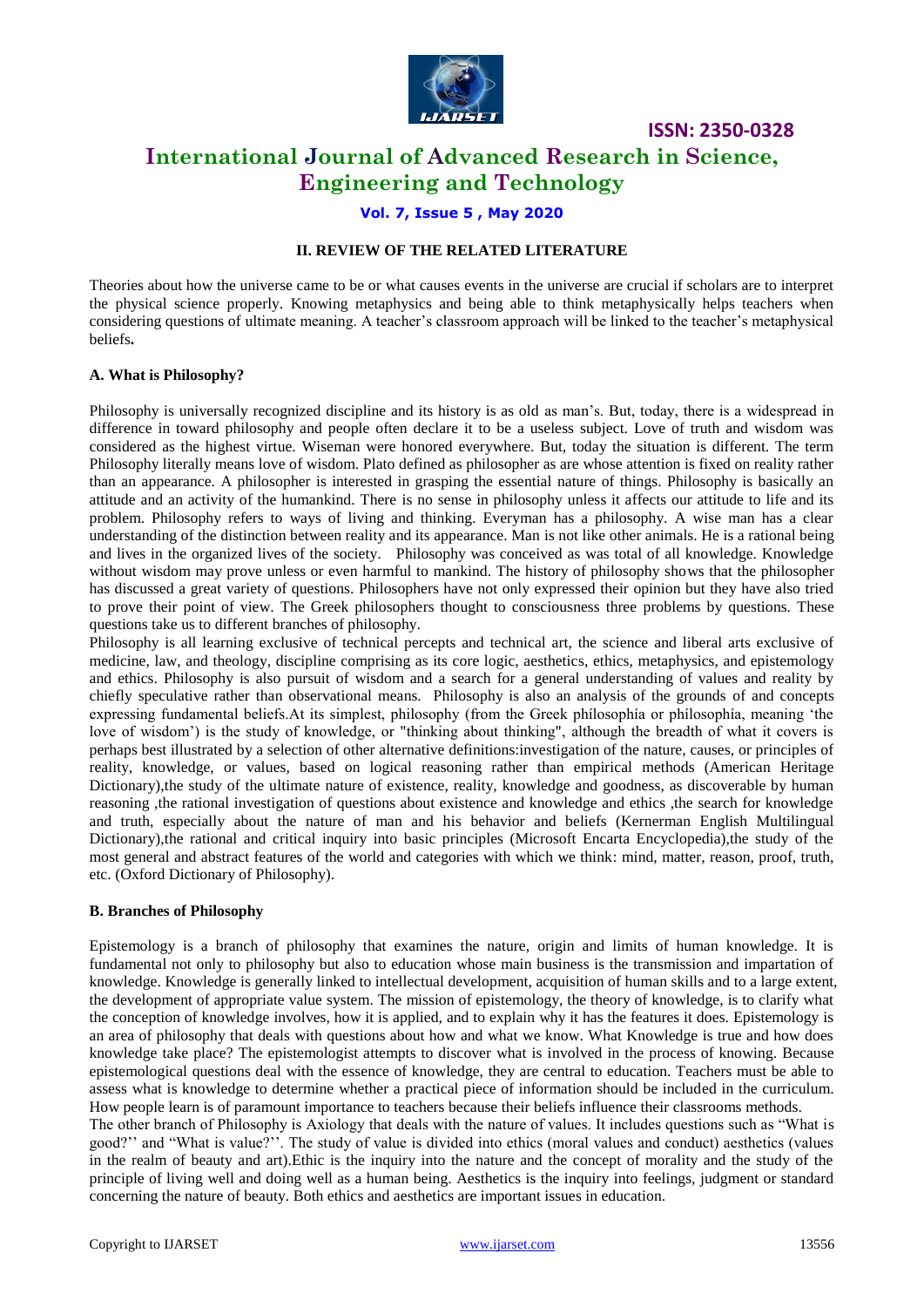

# **International Journal of Advanced Research in Science, Engineering and Technology**

**Vol. 7, Issue 5 , May 2020**

#### **c. Philosophy and Education**

In educational theories, there are two approaches, authoritarian and non-authoritarian approach. In authoritarian approach,perennialism, essentialism, behaviorism and Positivism are involved. Non-authoritarian approaches are reconstructionism, progressivism, humanism, constructivism. In authoritarian approach, the classroom organization is rigid/ fixed, highly organized from furniture to lessons, motivations are external controls ,discipline is high teacher control, teaching style is extremely amount of teacher talk, direct learning. And the teacher is primary authority source. In non-authoritarian approach, the classroom organization is open, flexible classroom, furniture arrangement and teaching, motivations are internal incentives, discipline is equal teacher and learner control, teaching style is considerably less teacher talk, more learner talk, discovery-based learning and teacher is participatory authority. Progressivism, Reconstructionism, Humanism, and constructivism are educational theories that espouse a nonauthoritarian approach to subject matter, classroom organization, teaching methods and assessment. They are rooted in a non –authoritarian principal. The belief is that the truth and goodness belongs to all persons no matter what their station. Teachers are learners and learners are teachers and education is a process in which individuals help one another to clarify.

Progressivism is an educational theory that emphasizes that ideas should be tested by experimentation and the learning is rooted in the questions developed by the learners. Progressivism favors scientific method of teaching and learning, allows for the beliefs of individuals and stresses programs of students learn how to think. Progressivists believe that the school should actively prepare its students for change. Progressive schools emphasize learning how to think rather than what to think. The curriculum is called experienced-centered or student- centered. Experience-centered curricula stress the process of learning rather than the result. Progressivism sees the learners as an experiencing, thinking and exploring individual. Its goal is to expose the learner to the subject matter of social experiences, social studies, projects, problems and experiments. Reconstructionism called for a new social order that would fulfill basic democratic ideals. Reconstructionism draws uponbothpragmatism (like progressivism and existentialism. Students should be thought to analyzed world events, explore controversial issues, and develop a vision for a new and better world and enlist students' effort to promote program of cultural renewable. Henry Giroux calls teachers to be transformative intellectuals and wants them to participate in creating a new society. School should practice critical pedagogy, which unites theory and practice as provides students the critical thinking tools to be change agents. A persistent theme of Reconstructionism is that public education should bedirect instrument of world reformation. Reconstrucionism accepts the concepts that the essence of learning is the actual experience of learning. Humanism is an educational approach that is rooted both in the writing of Jean Jacques Rousseau and in the area ideas of existentialism. Rousseau believed in basic goodness at birth. He also believed that humans are born free but become enslaved by institutions. Humanistic education mingles some of these ideas of Rousseau with the basic ideas of existentialism. Humanistic educational theory is concerned with enhancing inmates' goodness of the individual. It rejects group-oriented educational system and seeks ways to enhance the individual development of the student. Humanists believe that most schools deemphasize the individual and the relationship between the teacher and the student. Humanists claim that as educators attempt to predict behavior of the student, they turn individual into objects to be measured. According to the humanists, education should be a process of developing a free, self –actualizing person- a process centered on the feelings of the students. Therefore, education should not start with the great ideas, the world or with human kind, but with the individual self. Because the goal of humanism is a completely autonomous person, education should be without coercion or perception. Students should be active and should be encouraged to make their own choices. The teacher who follows humanistic theory emphasizes instruction and assessment based on students, abilities, and needs. Humanists honor divergent thinking. In humanist schools, various textbooks discuss the concept such as open –access curriculum, non – graded instruction and multiage grouping, each of which attends to the uniqueness of the individual. Constructivism is an educational theory that emphasizes hands –on –activity based teaching and learning. Students are active learners who should be given opportunities to construct their own ideas of thought. Teaching techniques should include a variety of different learning activities during which student are free to infer and discover their own answers to important questions. Teachers need to spend time creating these learning situations rather than lecturing. Constructivist educators consider true learning to be active framing of personal meaning (by the learners) rather than framing of someone else meaning(the teacher's). Constructivist theorists encourage the development of critical thinking, the understanding of big ideas rather than the mastery of factual information. Constructivism focuses on the personalized way of a learner internalizes, shapes, transforms information. Learning occurs through the construction of new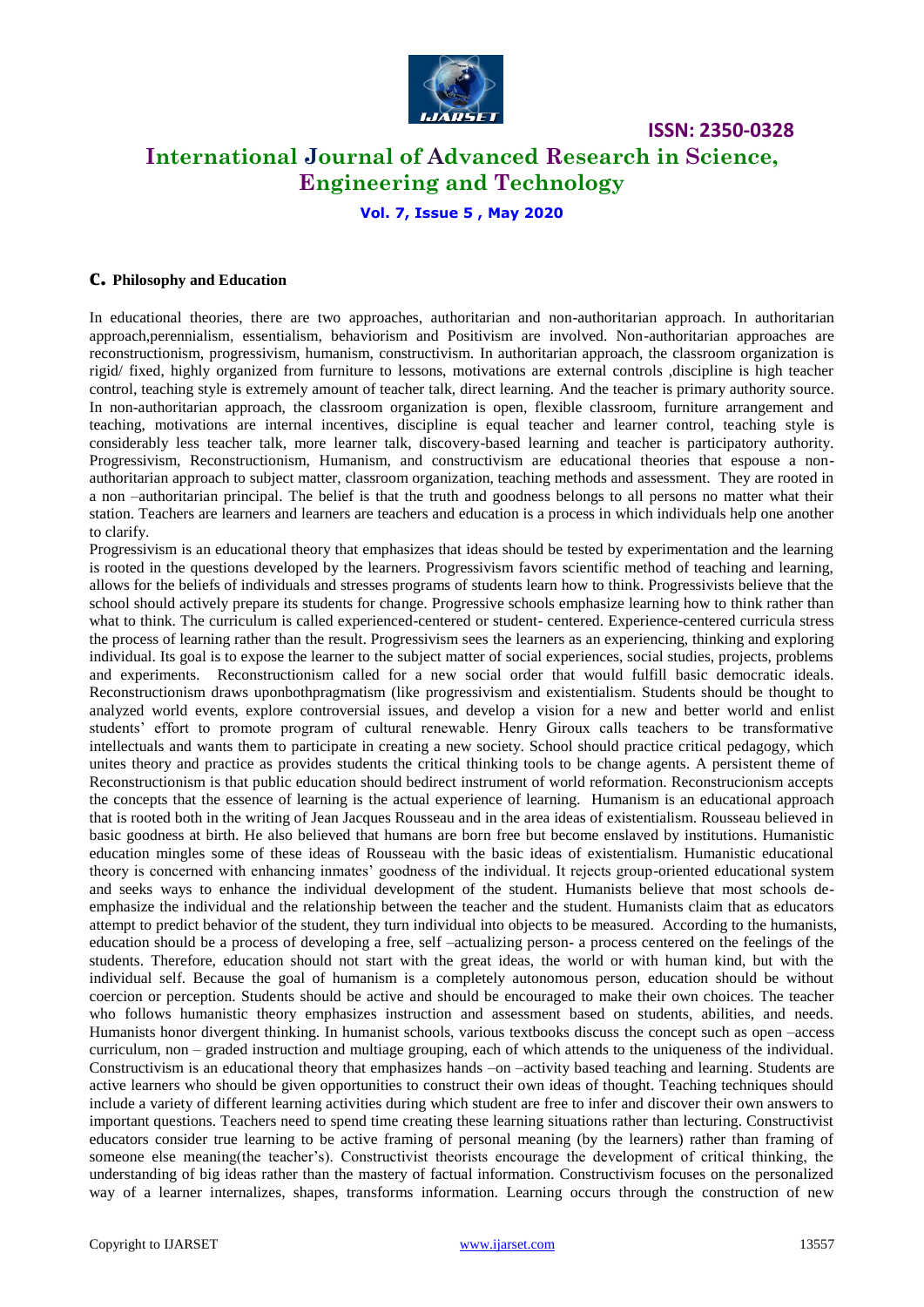

# **International Journal of Advanced Research in Science, Engineering and Technology**

### **Vol. 7, Issue 5 , May 2020**

personalized understandings that results from the emergences of new cognitive students. Teachers and parents can invite students to experience the world's richness and empower them to ask their own questions and seek their own answers. The constructivist teachers propose situations that encourage students to think. Problem-

based learning is a radical approach in that it challenges educators focus on curriculum on student interest, concerns rather than on a content coverage. Problem –based learning usually requires students to spend time finding the core problem, analyzing the problem, assessing what is good and is not known about the problem, gathering selected data to complement what has been uncovered, finally presenting a position statement and/or suggesting a solution. Throughout the process, teachers as a guide or coaches and gives great latitude to student interest.

Educational Perennialism is a normative educational philosophy. Perennialists believes that one should teach the things that are of everlasting pertinence to all people everywhere , and that the emphasis should be on principles, not facts. Since people are human, one should teach first about humans, rather than machines or techniques, and about liberal, rather vocational, topics. Although perennialism may appear similar to essentialism, perennialism focuses first on personal development, while essentialism focuses first on essential skills. Essentialist curricula thus tend to be much more vocational and fact-based, and far less liberal and principle-based. Both philosophies are typically considered to be-teacher centered as opposed to student- centered philosophies of education such as progressivism. However, since the teachers associated with perennialisms are in a sense the authors of the Western masterpieces themselves, these teachers may be opened to student criticism through the associated Socratic Method, which if carried out as true dialogue, involves a balance between teacher activity and student activity, with the teacher promoting discussion. Perennialism teaches concepts and focuses on knowledge and the meaning of knowledge. Perennialism aimed at teaching students ways of thinking that will secure individual freedoms, human rights and responsibilities through the nature. Perennialism emphasize that students should not be taught information that may soon be outdated or found to be incorrect. Educational essentialism is an educational philosophy whose adherents believe that children should learn the traditional basic subjects thoroughly. In this philosophical school of thought, the aim is to instill students with the essentials of the academic knowledge, enacting a back-to-basics approach. Essentialism ensures that the accumulated wisdom of our civilization taught in the traditional academic disciplines is passed on from teachers to student. Such discipline might include reading, writing, literature, foreign language, history, mathematics, sciences, art and music. Moreover, this traditional approach is meant to train the mind, promote reasoning, and ensure a common culture. Because Essentialism is largely teacher-centered, the role of the student is called into question. Presumably, in an essentialist classroom, the teacher is the one designing the curriculum for the students based upon the core disciplines. The teacher's evaluative role may undermine students' interest in study. As, a result, the student began to take on more of passive role in their education as they are forced to meet and learn such standards and information. The positivist positions reject essence institution and inner causes that cannot be measured .Empirical verification is central to all proper thinking. The theory rejects beliefs about mind, spirit and unconsciousness. All reality can be explained by laws of matter and motion. Positivism limits knowledge to statements of observable facts based on sense perception and the investigation of objective reality. Positivism requires schools to develop content standards that represent the best understanding of experts who have already uncovered. Behaviorism shares abelieve that a student's misbehavior can be changed and reshaped in a socially acceptable manner by directly changing the students environment. The behaviorists accept the premise that students are motivated by the fact that people will attempt to avoid experiences and stimuli that are not pleasing and will seek experiences that are pleasing and rewarding. Education can contribute significantly to the shaping of the individual because the teacher can control stimuli in the classroom and influence student behavior. The school environment must be highly organized and the curriculum based on behavioral experiences. Knowledge is the best described as behaviors that are observable. The task of education is to develop learning environment that lead to desired behaviors in students. The behaviorists teacher endeavors to foster desired behavior by using positive reinforces (things students like such as praise, privileges, and good grades) and negative reinforces (things students wish to avoid, reprimands, extra homework and lower grades). Both children and adult respond to the models other people (peers, adults, heroes) represent to them by imitating the model behavior. Behaviorists connected that students tend to emulate behaviors that are rewarded.

#### **D. Education and Well- being**

School have traditionally confined themselves, by and large transmission of knowledge. A century and a half ago, people held that curriculum subjects develop a range of mental faculties, like memory or demonstrative reasoning, all beneficial to the learner. Nowadays, a more common justification for a broad, knowledge-based curriculum is that it gives pupils a basis for choosing the career and ways of life they prefer. Living a fulfill life requires personal qualities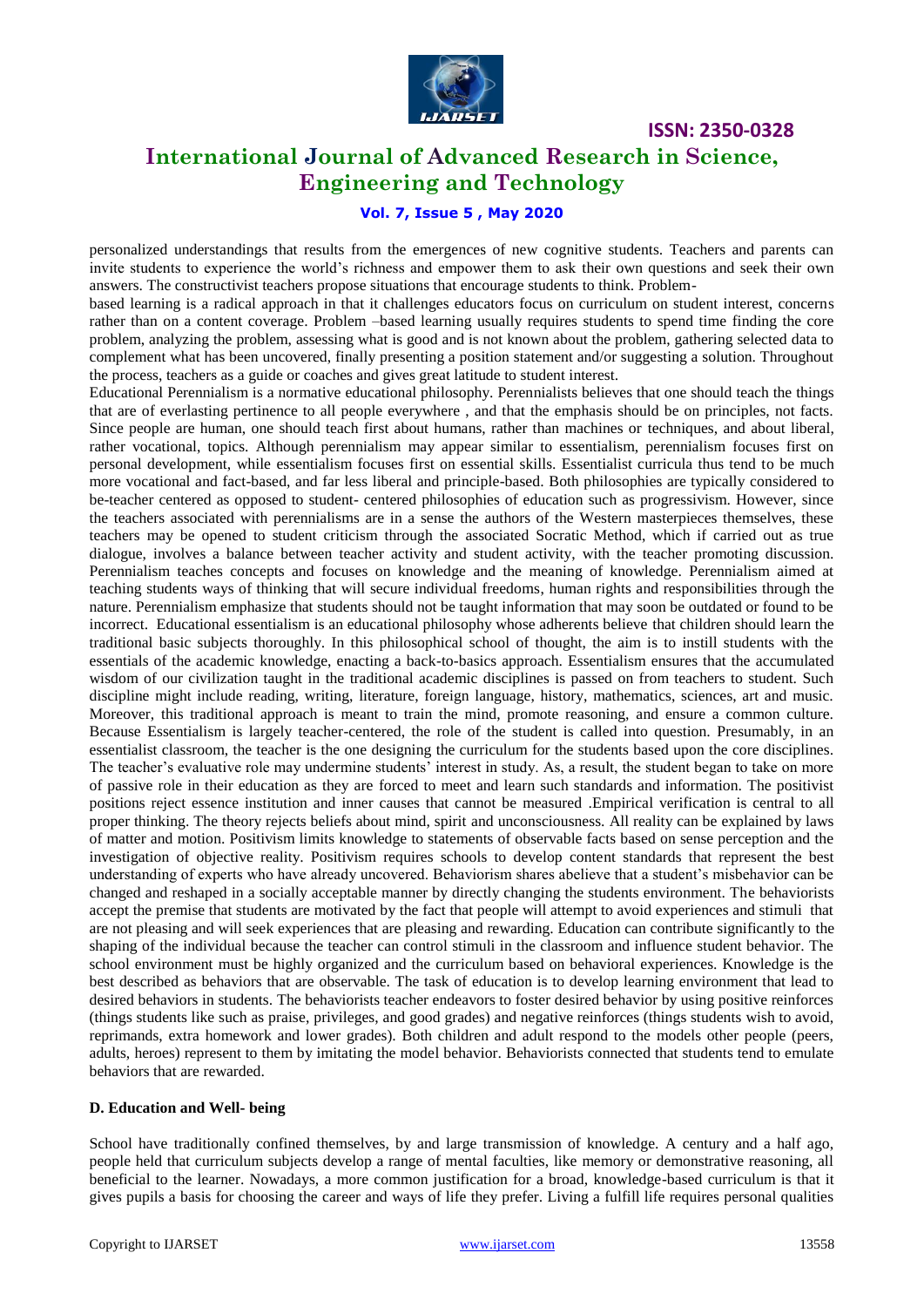

# **International Journal of Advanced Research in Science, Engineering and Technology**

### **Vol. 7, Issue 5 , May 2020**

that go far beyond these: resilience, for instance, the proper regulation of one's emotion, cooperative, good judgment in practical affairs. School can do something to nurture these, too. There are two aspects of well-being. The first is that, if you are to lead a flourishing life at all, certain basic requirements have to be met (Griffin, 1986, chapter 3: Raz, 1986, chapter 12.2; Sunner, 1996, chapter 3.2). Some are material perquisites such as food, drink,

shelter, clothing, income, exercise, a certain level of health for flourishing and survival. Moreover, people need practical intelligence and judgment with it and also need to live in society that is relatively peaceful and respect their freedom of action. Schools And families helps children to think flexibility, to develop nuanced judgment in making decisions, to acquire appropriate habits , encourage them in the proper regulation of their emotions such as anger, fear, sympathy and their bodily desires including sexual desires. Education for well-being can focuses learner's attention \_not only intellectually, but also as agents of change on basic needs more generally, as vital elements in all human flourishing. The second aspect of personal wellbeing is more complicated because people are met all basic needs but spend of most time on worthless or unsuccessful pursuits and the question is that "What counts as a worthwhile pursuit?" There are approaches, religious perspective, benthamite hedonism, automatic desire satisfaction and beyond individual preferences, to worthwhile pursuits. Some people have their own life plans detail and schools would do well to make discussions of the pros and corns of life-planning more prominent in their work. The education system as a whole could also consider titling its energies and resources more towards responding to a passion for learning, whenever it happens to occur.

#### **E. Humanism and History**

More recently, in a well-regarded book on Humanism, Jeaneane Fowler associates a humanist concept of education with autonomy, critical thinking, the development of the whole person, the rejection of a narrow vocationalism. But many believers can happily take these and other such recommendations on broad.Humanist puts up can be unproblematic for a believer. Humanists see the thing that the world we all know is not the whole of the reality. As liberal, the humanist believe that people being have creative thinking and make up their own mind on controversial issues, religious believers in our society also share their liberalism.

For human, the traditional structure is that the father is the head, the mother is housewife and the children will be obeyed and accepted to their parents. Liberal humanist approaches to children's education in the home are best understood in terms of the rejection, over time, of the religious setting within which it formerly took place. Humanists tend to view the inculcation of religious beliefs within the family as a form of indoctrination, to be resisted as a threat to the child's right, as an autonomous person in the making, to determine the larger parameters of his or her own life. There is religious influence on family life, the school curriculum and ethos, motivations for learning, and ways of teaching., Humanist as well as other liberal thinkers have challenged children as incompatible with their intellectual autonomy.

#### **A. Humanist Approach**

#### **III. FINDINGS**

Humanism can be defined in numerous ways. According to Edwords (1989) humanism is a school of thought that believes human beings are different from other species and possess capabilities not found in animals. Humanist gives primary to the study of human needs and interests. Humanistic education (also called person –centered education) is an approach to education based on the work of humanistic psychologist. The humanist teacher is a facilitator, not a disseminator, of knowledge. Participatory and discovery method would be favored instead of traditional didacticism (i.e. learn parrot –fashion everything the teachers say).Much of humanist teacher's efforts would be put into developing a child's self-esteem. It would be important for children to feel good about themselves (high self-esteem), and to feel that they can set and achieve appropriate goals(high self-efficacy). This form of education is known as child-centered and is typified by the child taking responsibility for their education and owning their learning. The behaviorist might advocate positive reinforcement such as praise, and punishment in the form of negative criticism .Both praise and blame are rejected by humanists.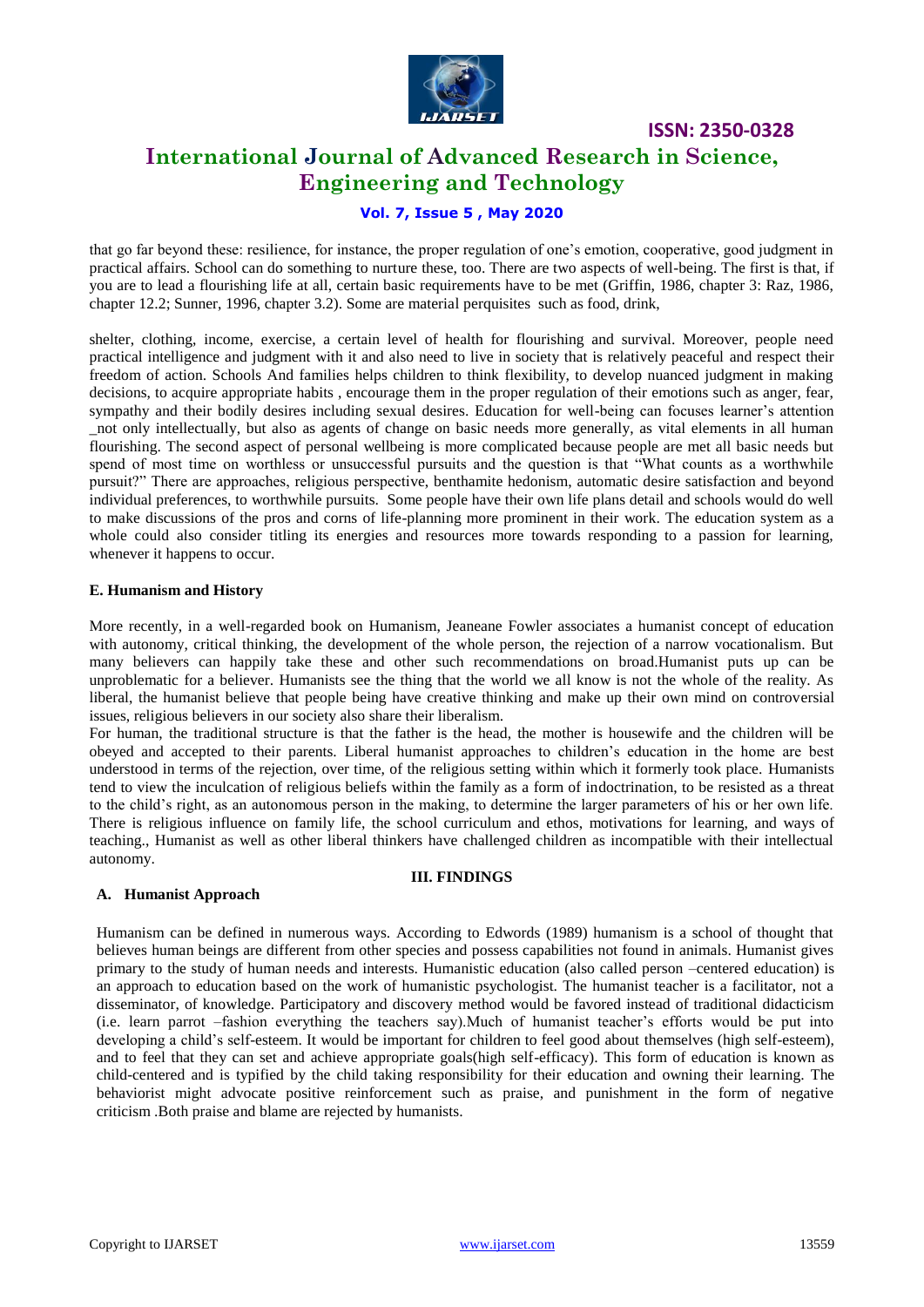

# **International Journal of Advanced Research in Science, Engineering and Technology**

### **Vol. 7, Issue 5 , May 2020**

#### **B. The Aims and Curricula of Humanist Approach in education**

School education in the world has largely dependent upon the traditional curriculum and this curriculum includes mathematics, science, language, history and geography. And on the other sides, there are aesthetics like literature, drama, music, dance and the visual arts. Although knowledge –based subject has religious root, artistic subjects mark departure from rigorous religious perspectives. The French sixteenth-century logician Pierre de la Ramée (Ramus) and his followers, and the educational reformer Jan Comenius persuadeCalvinists and other believers in northern Europe. It is to replace the classical studies and their commentaries that dominated higher secondary/university education with a curriculum built around a systematic arrangement of knowledge in all its varieties.. By the nineteenth century, the 'modern' knowledge-based curriculum had, with the rise of the largely dissenting middle classes, become a serious rival to a classical education, spreading in the course of that century from higher education to secondary, or high, schools. In Britain, and especially in the US, where puritan influences remained powerful, religious and practical goals were still intertwined in school programmes. Subjects like science and geography were valued for their disclosure of the wonders of divine creation, and history for its account of the progress of Protestantism. The art education of humanistic approach is that aesthetic activities such as music, literature, the visual arts, human nature(the reflecting way to the existential situation) and the beauty of the world are fulfillment of enjoyment. And abstract knowledge like mathematics and physical science are the pursuit of knowledge and its' enjoyment is higher than aesthetic enjoyment. Today, sex education exists in in England and Wales it is indeed a statutory element in the National Curriculum. These days, we see human beings as a species of mammal, able to move around, perceive the world, and feel pain and fear, just like many other mammals, but also possessing forms of consciousness that enable them to communicate, plan and reason about what they do together. Most schooling has to do both the intellectual development and physical development of the student and the scope of physical education is broader and encourages physical activity within and outside the school as a collaborative project as well as the recreational and optional activities. According to the saying, "A strong mind is existing in a strong body", physical education can promote student health.

#### **C. Education for Personal Well-being and Moral Sensitivity**

The purpose of school education and families' education bring issues for personal well-being and moral sensitivity. From a humanist perspective, these have to do wholly with our own and others' flourishing in the only life we have. Human flourishing, on this view, has much to do with wholehearted, enjoyable and successful engagement in selfchosen, worthwhile relationships and activities. Part of education for well-being is helping to equip children with the personal qualities needed to lead a fulfilling life. Schools can and should share this task with families. They are also in helping children have like self-confidence, management of their bodily appetites for food, drink and sex, reflectiveness about priorities – as well as more directly altruistic virtues like considerateness and respect for diversity. On the altruistic side, it shifts priorities from obedience to moral rules, like those in the decalogue, for instance, to the cultivation of desirable dispositions associated with human fulfillment. And then, personal life' fulfillment depends on choosing the major direction we wish to follow and rationally how to work out themost suitable ways of realizing our plans. Secondary school practices often support how to look at human life, sometimes by careers guidance, vocational education and by encouraging older students to choose examination options that will facilitate their chances of getting into university and a professional career beyond because life planning is crucial to flourish in human life.All of us human animals have only oneshort life, with nothing beyond it. Our educational system should help us all to live it abundantly. A humanist would say that students should be motivated by extrinsically and intrinsically. In the schools, tests and examination are ways to know students learning progress. If a person loves to calculate mathematics and physics although he or she left the school, is the evidence that he/she got out of the class calculation than any other qualification. Humanists are likely to favor assessment methods more fit for purpose than those traditionally used .Dealing with school leadership is like that the school needs the leader to lead the complex arrangement of the school. The ideal school leader should be an authoritative person with a vision of the direction the school should be going in and the power to lead others towards that goal. That's why the humanist needs to rethink school leadership in term of legacy.

#### **D. The individual inheritance, religious education, faith schools and parents' right**

A central aim of education was to fill individuals' minds with the knowledge and moral qualities required for their own salvation. Human are social animals; and we would like educational arrangements to reflect this. The large part that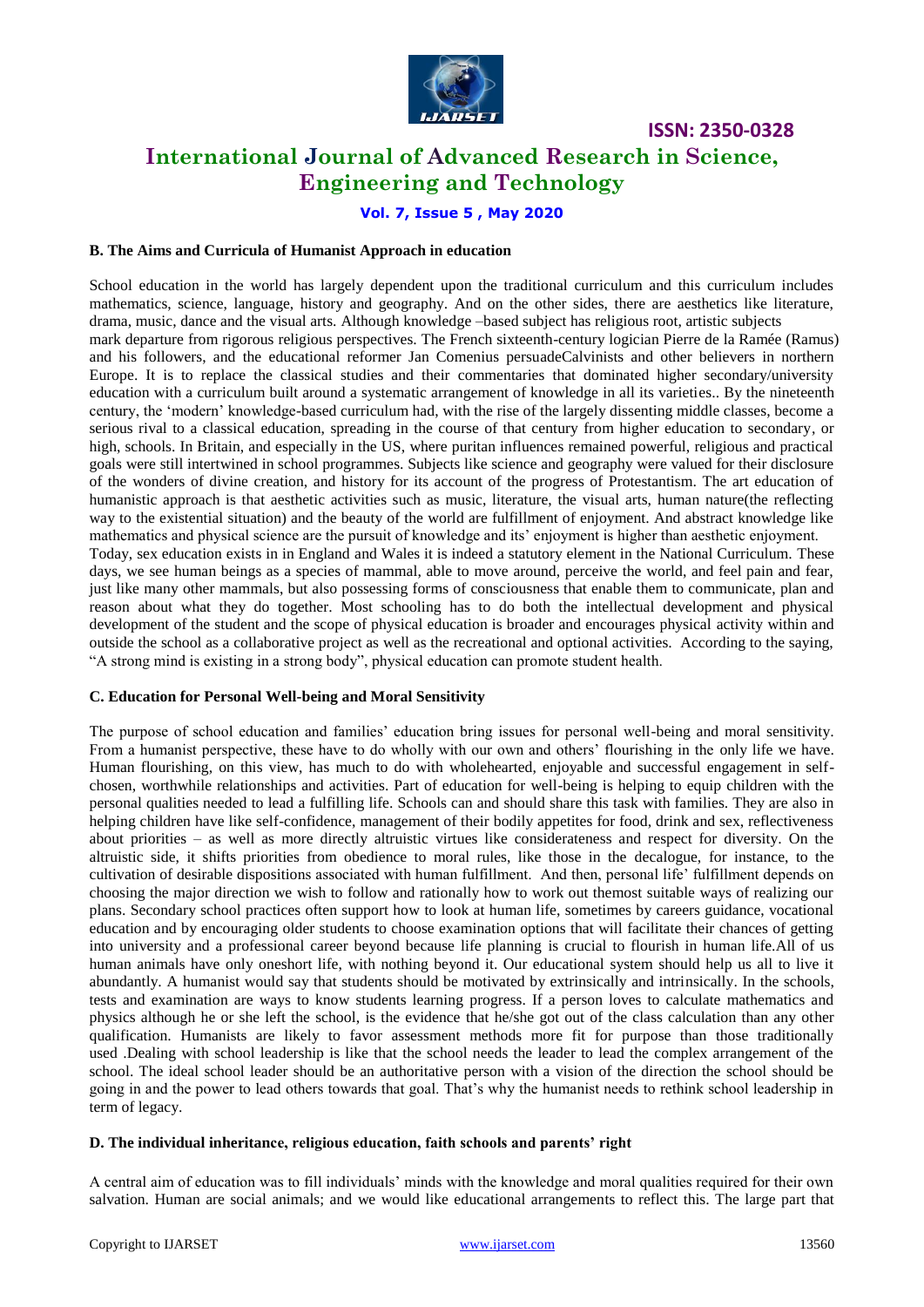

# **International Journal of Advanced Research in Science, Engineering and Technology**

### **Vol. 7, Issue 5 , May 2020**

relationships play in a more secular ideal of human flourishing reinforces this. There is good reason for humanists to welcome further moves in the direction of collaborative learning**.** If the assimilation of knowledge becomes less dominant as an aim, these changes should weaken the individualist tradition. It may still be possible (if not necessarily desirable) to teach mathematics to discrete individuals working apart; but this may make much less sense for personal and social, or civic, education. Records of achievement, or student profiles, have less difficulty in

flagging up a student's achievements as part of wider group effort. At present, it is up to individual schools whether or not they introduce children to non-religious as well as religious beliefs. Although it is mentioned in national guidance documentation, humanism does not have to be studied. Secondly, this documentation is attentive to specific features of different religions. One of the statutory aims of state schools since 1988 has been to promote students' spiritual development. No definition of 'spiritual' has been provided, but it is hard not to associate the term with religious belief.If parents are allowed, via their choice of a religious school, to close down their children's options, they are making it harder for them to act autonomously, and in that way posing a threat to their well-being.

#### **IV. DISCUSSION AND SUGGESTIONS**

Today, most of education system is producing a large number of graduates. Humanistic approach of education should start right at the elementary level to align the student on education track. Once the student understands the very purpose of education self-things will start moving the right track.Education aims to develop human potential and forms a good personality. The ultimate purpose of humanist purpose of humanist approach in education is the learning process that was started and is intended for humanizing mankind. Humanizing humans, is to achieve self –actualization, selfunderstanding, and self –realization of people to learn optimally. Gage and Berliner (1991) have given five basic objectives of the humanistic view of education; promote positive self-direction and independence (development of the regulatory system),develop the ability to take responsibility for what is learned (regulatory and affective system); develop creativity (divergent thinking of cognition);curiosity (exploratory behavior, a function of imbalance or dissonance in any of the system); and an interest in arts (primarily to develop the effective/emotional system).Following the path of humanism in education field, one can be very much assured that what we have lost among students and teachers in the present education like ethical and moral values, morale and tolerance among students will be restored. These are pillars of a strong society. Humanistic approach to education will help in attaining self –actualization which is what the prime focus on education is. In this approach, teachers and students have to act together in order to determine the appropriate action.

#### **V.CONCLUSION**

This sketch of a liberal humanist approach to education questions a number of features of our present educational practices. These include transmission of knowledge, aesthetic sensitivity, life planning and the need for enjoyment, etc. In the light of humanistic philosophy, the objective of education is to facilitate the development of the student to achieve self –actualization. Therefore, Humanistic processes are described as a series of progressive changes which optimize the potential of the student towards the goal of inherent purposes, internal organization and infinite creativity.

#### **REFERENCES**

[2]John White, " A Revised Concept of Education", The Aims of Education Restated, volume (22),pp2-17.

[5]Fridaus.F.A(2017) Humanistic Approach to Education..Retrieved from<https://ejournal.unida.gontor.ac.id/index.php/tadib/index> [6]Kumar.R.et.al (2017)" Humanistic Approach to Education: A Looking into The Human Perspective of Teaching and Learning Retrieved from [https://www.reaesrchgate.net](https://www.reaesrchgate.net/)

<sup>[1]</sup>John White(2010) "A guide to making children's likes more fulfilling," Exploring Wellbeing in Schools, Volume 1,pp27-29,2010.

<sup>[3]</sup>Rescher, N. (2003). Epistemology: An Introduction to the Theory of Knowledge. New York: Albany.

<sup>[4]</sup>Russell.B(2008)The Basic of Philosophy. Retrieved fro[m https://www.philosophybase.com/general-what.htm/](https://www.philosophybase.com/general-what.htm/)